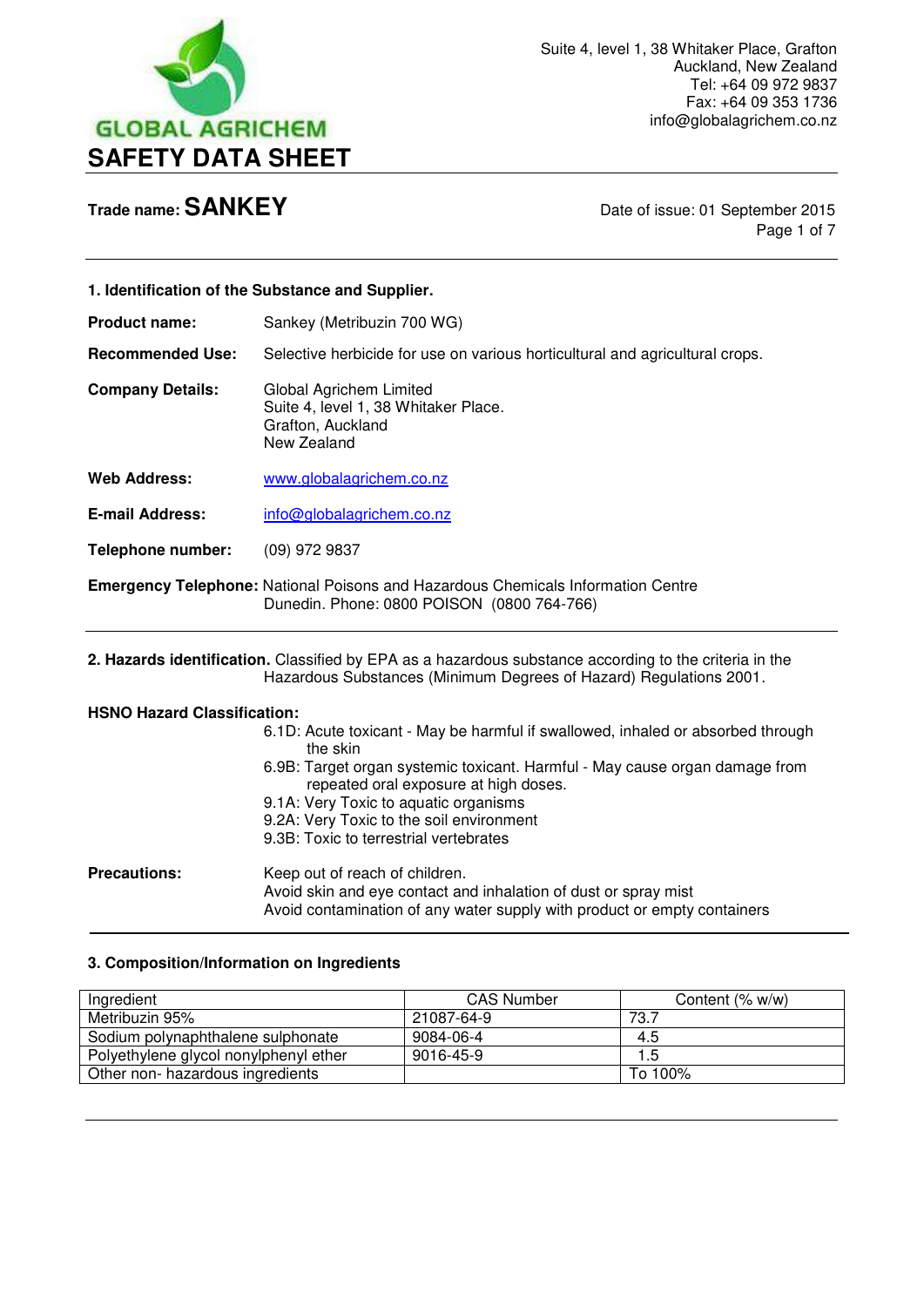

Page 2 of 7

# **4. First aid measures First Aid:** For advice contact the National Poisons Centre 0800 POISON (0800 764 766) or a doctor immediately. **Inhalation:** Remove patient to fresh air. Lie patient down and keep warm and rested. Seek medical advice if feeling unwell. **Ingestion:** Never give anything by mouth to an unconscious person. If swallowed do NOT induce vomiting. Rinse out mouth and give plenty of water to drink. Ingest activated charcoal. Seek medical advice immediately. **Skin Contact:** Immediately flush body and clothes with large amounts of water. Remove contaminated clothing and footwear. Wash affected areas with soap and water. **Eye Contact:** Flush eyes with plenty of water for 15 minutes holding eyelids open if necessary. Seek medical advice. **First Aid Facilities:** No specific facilities required. Standard emergency equipment must be available. **Advice to Doctor:** Treat symptomatically. Gastric lavage, then charcoal (carbo medicalis) and sodium sulphate.

#### **5. Fire-fighting measures**

**Fire/Explosion hazard:** Non-flammable

**Suitable extinguishing media:** Water spray, carbon dioxide (CO<sub>2</sub>), foam, sand.

**Hazards from combustion:** In a fire, hazardous decomposition products may be produced. These include hydrogen cyanide (hydrocyanic acid), carbon monoxide (CO), sulphur dioxide  $(SO_2)$  and nitrogen oxides  $(NO_X)$ .

**Special protective equipment for fire fighters:** Wear full protective clothing and self-contained breathing apparatus.

**Special fire-fighting methods:** Keep upwind. Do not allow run-off from firefighting to enter sewage, effluent systems, drains or water courses.

**Hazchem Code:** 2X

#### **6. Accidental release measures**

**Spills and Disposal:** Exclude non-essential people from the area. Wear suitable protective clothing.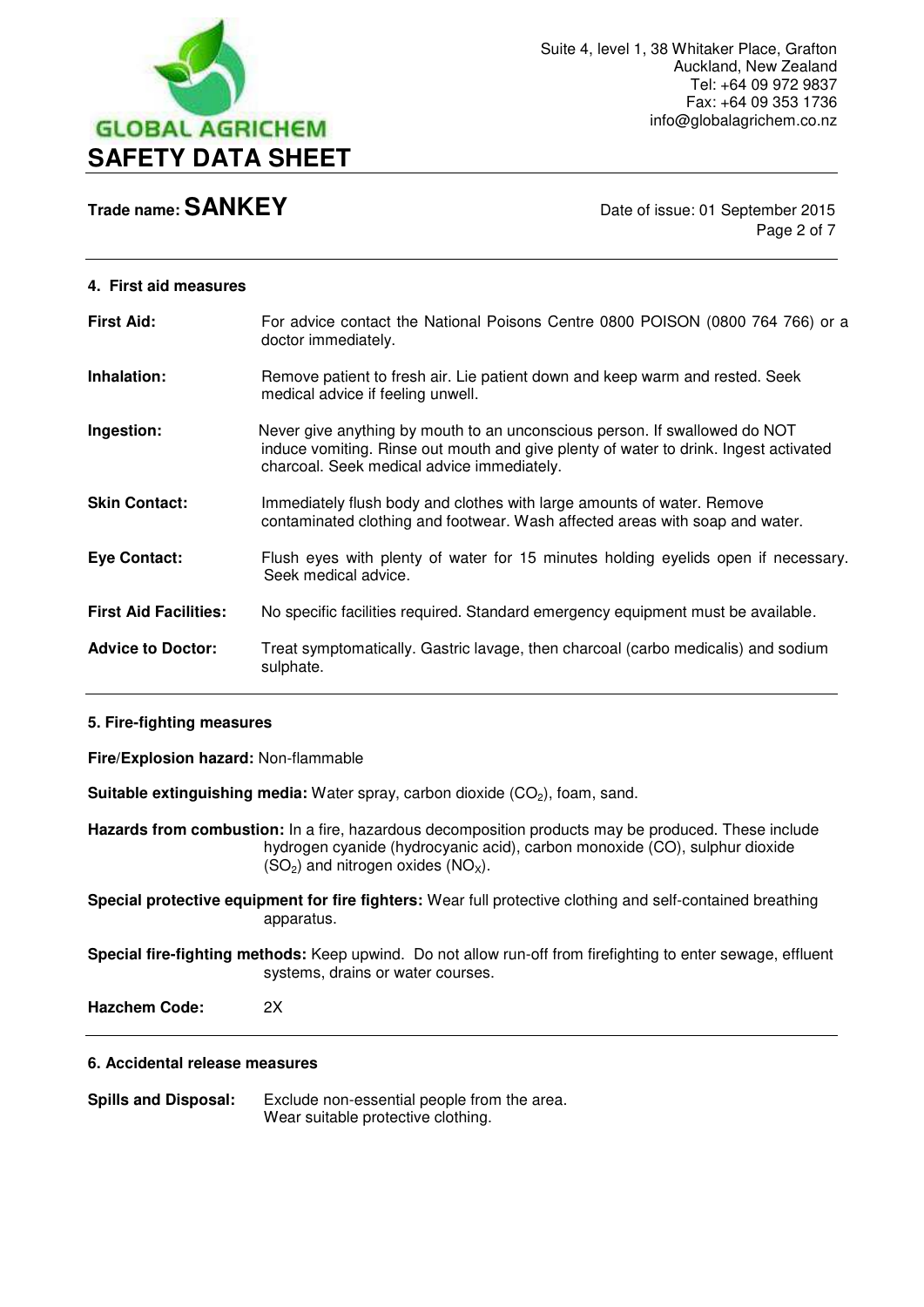

Page 3 of 7

Contain the spill and sweep up solids without generating dust (use water to dampen). Contain and absorb liquid spills with absorbent material (e.g. sand, soil or absorbent granules) and place in waste containers. If spill does enter waterways, contact the local authority. Collect the absorbed spill in an appropriate sealable container for disposal in an approved landfill. Decontaminate the spill area with detergent and water. Absorb with inert material and dispose of waste safely in an approved landfill.

**Personal Protection:** Ensure suitable personal protection (PPE). Wear goggles, half face-piece respirator with combined dust and vapour cartridge, chemically resistant gloves boots and overalls.

**Environmental precautions:** Prevent washings from entering surface water drains or waterways. This product is a herbicide, spills can damage crops, pastures and desirable plants. Prevent contamination of soil and water

#### **7. Handling and storage**

#### **Precautions for safe handling:**

Avoid skin and eye contact and inhalation of dust or spray mist Approved handler: This product must be under the control of an approved handle if applied in a wide dispersive manner or used by a commercial contractor. Record keeping: Records of use must be kept if 3kg or more is applied within 24 hours. Beware: This product is a spray drift hazard and should be applied carefully. Spray

 drift may cause serious damage to other desirable plants. When using, do not eat, drink or smoke.

Wash face and hands before eating, drinking or smoking

#### **Conditions for Safe Storage:**

Keep out of reach of children. Store in the original container tightly closed in a locked dry cool area away from Foodstuffs, seeds, feed and fertiliser. Storage must be in accordance with the current version of NZS 8409 Management of Agrichemicals. Stores containing 100 kg of Sankey are subject to signage. More than 100 kg requires emergency response plans.

#### **8. Exposure controls/personal protection**

**Occupational exposure limit values:** No EEL values have been set for this product TEL value for Metribuzin in drinking water: 0.07 mg/litre WES values: TWA for Metribuzin: 5mg/m<sup>3</sup> TWA for Kaolin: 10mg/m<sup>3</sup> inhalable dust  $2$ mg/m $3$  respirable dust.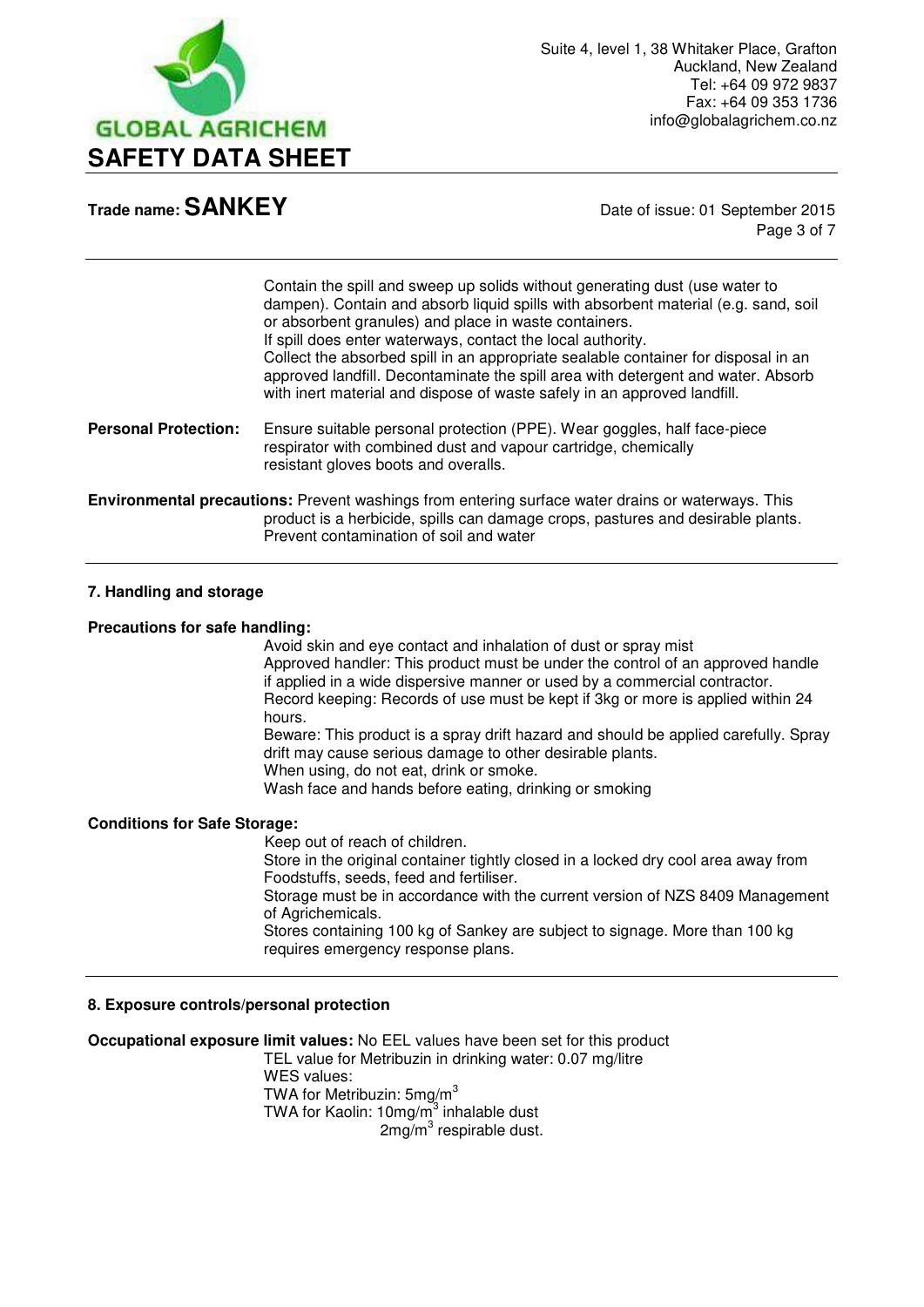

Page 4 of 7

| <b>Engineering controls:</b> | No special requirements. Product is used outdoors. Handle in well ventilated<br>areas. Generally, natural ventilation is adequate.                                                                                                                                                   |
|------------------------------|--------------------------------------------------------------------------------------------------------------------------------------------------------------------------------------------------------------------------------------------------------------------------------------|
|                              | Personal Protective Equipment: When opening the container, preparing the spray or applying the product,<br>wear safety goggles, chemically resistant gloves and cotton overalls (worn outside<br>rubber boots). Where insufficient ventilation, use suitable respiratory protection. |
| <b>Hygiene Measures:</b>     | Avoid inhalation of vapours, dust or spray mist.<br>Do not eat, drink or smoke while using this product.<br>Remove protective clothing and wash hands and face thoroughly before meals and<br>after work.<br>Wash protective clothing daily after work.                              |

#### **9. Physical and chemical properties**

| Solid - granule      |
|----------------------|
| Beige                |
| Characteristic odour |
| Not flammable        |
| $5.0 - 8.0$          |
| Dispersible          |
|                      |

#### **10. Stability and reactivity**

**Chemical Stability:** Stable under normal conditions of handling and storage.

**Conditions to avoid:** Incompatible with bases.

**Possibility of hazardous reactions:** No hazardous reactions when stored and handled according to the label**.** In a fire, hazardous decomposition products may be produced. These include hydrogen cyanide (hydrocyanic acid), carbon monoxide (CO), sulphur dioxide  $(SO<sub>2</sub>)$  and nitrogen oxides  $(NO<sub>X</sub>)$ . Evolution of ammonia under influence of alkaline substances

#### **11. Toxicological information**

| <b>Acute Toxicity:</b> | Toxicology data has not been determined specifically for this product formulation.<br>Data given below is for the active ingredient metribuzen.<br>Acute oral $LD_{50}$ (male rat): 510 mg/kg<br>Acute oral LD <sub>50</sub> (female rat): 322 mg/kg<br>Acute percutaneous $LD_{50}$ (rats): > 20,000 mg/kg |
|------------------------|-------------------------------------------------------------------------------------------------------------------------------------------------------------------------------------------------------------------------------------------------------------------------------------------------------------|
| Ingestion:             | May be harmful if swallowed, inhaled or absorbed through the skin (Acute toxicant<br>6.1D)<br>The formulated product may cause organ damage from repeated oral exposure at<br>high doses.                                                                                                                   |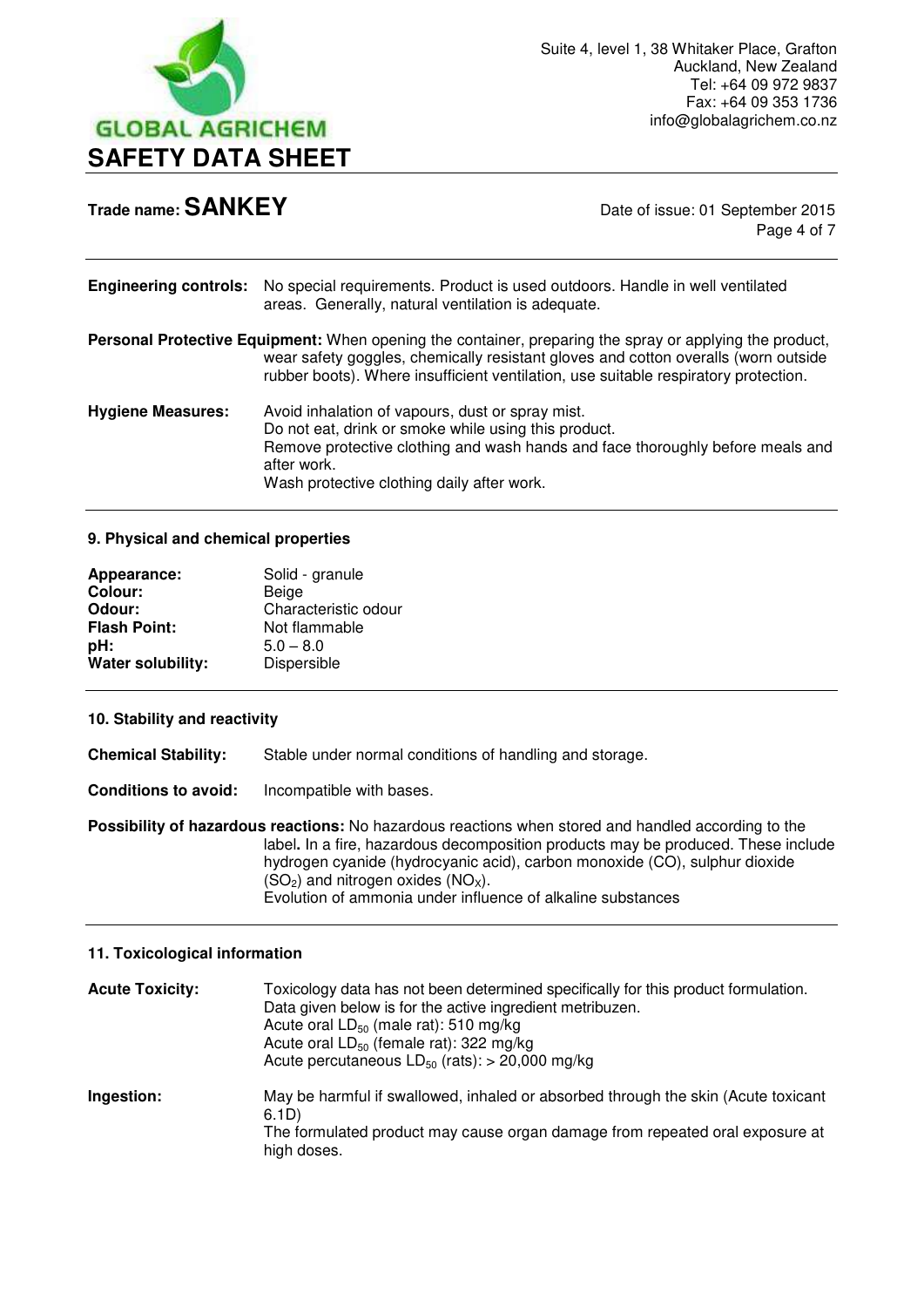

**Trade name: <b>SANKEY** Date of issue: 01 September 2015 Page 5 of 7

| Inhalation:      | Inhalation $LC_{50}$ (4 h) for rats: > 0.65 mg/litre air (dust) |
|------------------|-----------------------------------------------------------------|
| Sensitisation:   | Non sensitising to skin.                                        |
| Eye:             | Non-irritating to eyes                                          |
| Skin:            | Non-irritating to skin                                          |
| Carcinogenicity: | Not known to be carcinogenic.                                   |

### **12. Ecological Information**

| <b>Ecotoxicity:</b>                                 | Very toxic to aquatic life with long lasting effects (9.1A). Avoid contamination of any<br>water supply with product or empty container.<br>Ecotoxicological data has not been determined specifically for this formulated<br>product. Data given below is for the active ingredient Metribuzin. |
|-----------------------------------------------------|--------------------------------------------------------------------------------------------------------------------------------------------------------------------------------------------------------------------------------------------------------------------------------------------------|
| <b>Environmental Fate:</b>                          | Rapidly degraded in soil (microbial breakdown)<br>Soil $DT_{50}$ : Approximately 1-2 months.<br>Pond water $DT_{50}$ : Approximately 7 days.                                                                                                                                                     |
|                                                     | <b>Acute Toxicity to Fish:</b> The formulated product is an aquatic ecotoxicant (9.1A)<br>Rainbow trout LC <sub>50</sub> (96 hour): 74.6 mg/litre<br>Sheepshead minnow $LC_{50}$ (96 hour): 85 mg/litre<br>Golden orfe $LC_{50}$ (96 hour): 141.6 mg/litre                                       |
| <b>Acute Toxicity Aquatic Organisms:</b>            | Daphnia $LC_{50}$ (48 h): 49.6 mg/litre<br>Algae Scenedesmus subspicatus $ErC50(5 d)$ : 0.021 mg/litre                                                                                                                                                                                           |
|                                                     | Acute Toxicity Vertebrates (Birds): The formulated product is a vertebrate ecotoxicant (9.3B)<br>Acute oral $LD_{50}$ bobwhite quail: 164 mg/kg<br>Acute oral $LD_{50}$ mallard ducks: 460-680 mg/kg                                                                                             |
|                                                     | Acute Toxicity to soil organisms (Worms): The formulated product is a soil ecotoxicant (9.2A)<br>$LC_{50}$ Eisenia foetida: 331.8 mg/kg dry soil                                                                                                                                                 |
| <b>Acute Toxicity to Terrestrial Invertebrates:</b> | Not toxic to bees.                                                                                                                                                                                                                                                                               |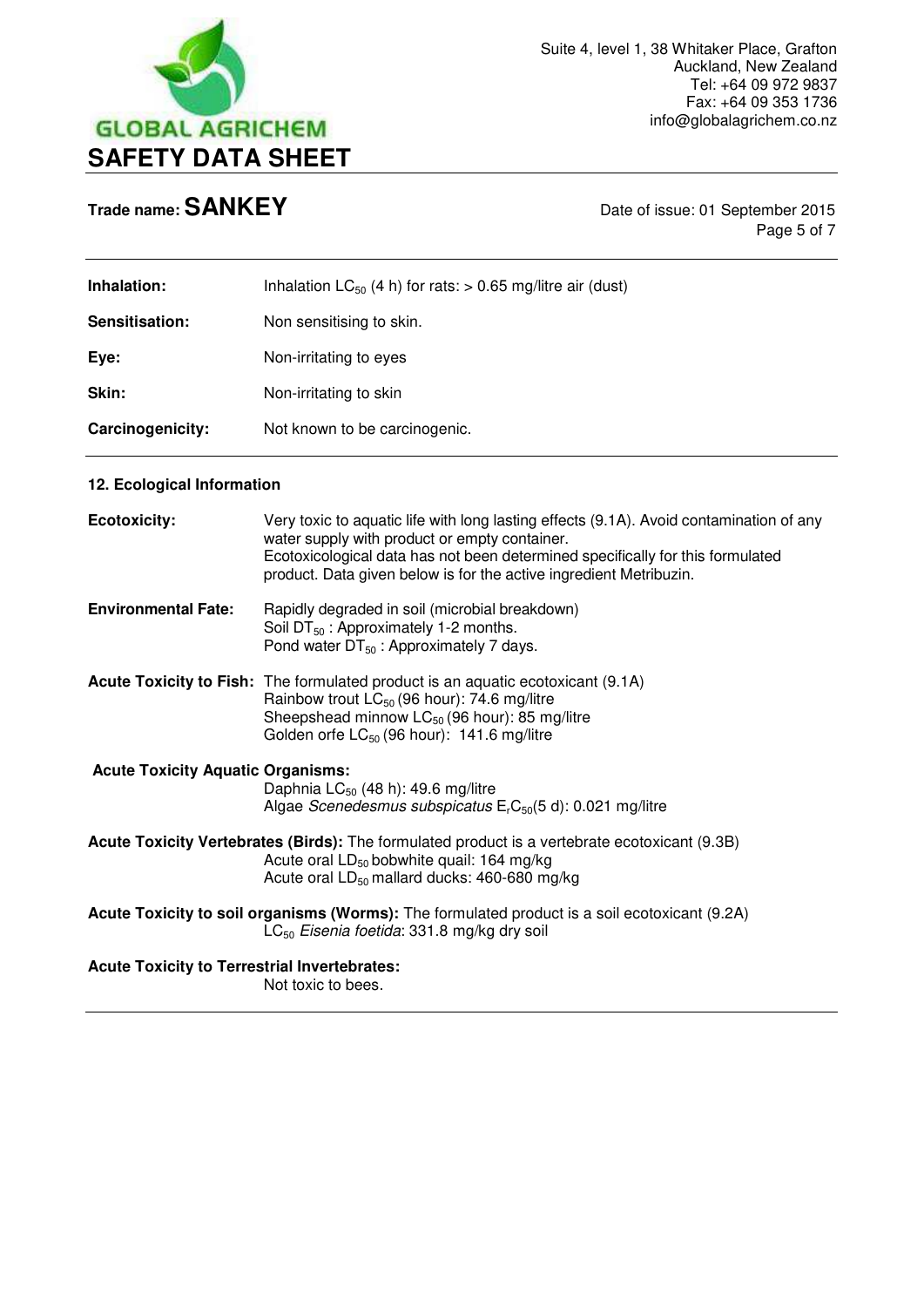

Page 6 of 7

#### **13. Disposal considerations**

| <b>Product disposal:</b>   | Dispose of this product only by using according to the label or at an approved<br>landfill or other approved facility.                                                                                                                                                                      |
|----------------------------|---------------------------------------------------------------------------------------------------------------------------------------------------------------------------------------------------------------------------------------------------------------------------------------------|
| <b>Container disposal:</b> | Triple rinse the empty container adding the rinsate to the spray tank.<br>Recycle if possible, otherwise crush and bury in an approved local authority facility.<br>Avoid contamination of any water supply with product or empty container.<br>Do not use container for any other purpose. |

#### **14. Transport regulations**

| Dangerous Goods: | Classified as dangerous goods for transport (9.1A)                                                                                                                                                                                                                                                                      |
|------------------|-------------------------------------------------------------------------------------------------------------------------------------------------------------------------------------------------------------------------------------------------------------------------------------------------------------------------|
| Rail /Road /Sea: | UN Number: 3077<br>Class: 9<br>Packaging Group: III<br>Proper Shipping Name: ENVIRONMENTALLY HAZARDOUS SUBSTANCE,<br>SOLID, N.O.S. (Metribuzin 70%)<br>Hazchem: 2X<br>Segregation: Refer to the latest Land Transport Dangerous Goods Rule 45001<br>Sea transport may require additional segregation (Refer to NZS5433) |

#### **15. Regulatory information**

 HSNO Approval Number: HSR101013 HSNO Controls: Refer to [www.epa.govt.nz](http://www.epa.govt.nz/). ACVM Approval: Registered pursuant to the ACVM Act 1997 No: P9185 ACVM Registration conditions: See: [www.foodsafety.govt.nz](http://www.foodsafety.govt.nz/) 

#### **16. Other information**

| <b>Abbreviations:</b> | ACVM: Agricultural Chemicals and Veterinary Medicines Group.   |
|-----------------------|----------------------------------------------------------------|
|                       | <b>CAS Number: Chemical Abstracts Service Number</b>           |
|                       | $DT_{50}$ : Time for 50% loss (half-life)                      |
|                       | $EC_{50}$ : Median effective concentration                     |
|                       | $ErC50$ : Median effective concentration (growth rate – algae) |
|                       | <b>EEL: Environmental Exposure Limit</b>                       |
|                       | EPA: Environmental Protection Authority of New Zealand         |
|                       | HSNO: Hazardous Substances and New Organisms ACT 1966          |
|                       | $LD_{50}$ : Lethal Dose 50% (Population)                       |
|                       | $LC_{50}$ : Lethal Concentration 50% (Population)              |
|                       | TEL: Tolerable Exposure Limit                                  |
|                       | <b>TWA: Time Weighted Average</b>                              |
|                       | <b>WES: Workplace Exposure Standard</b>                        |